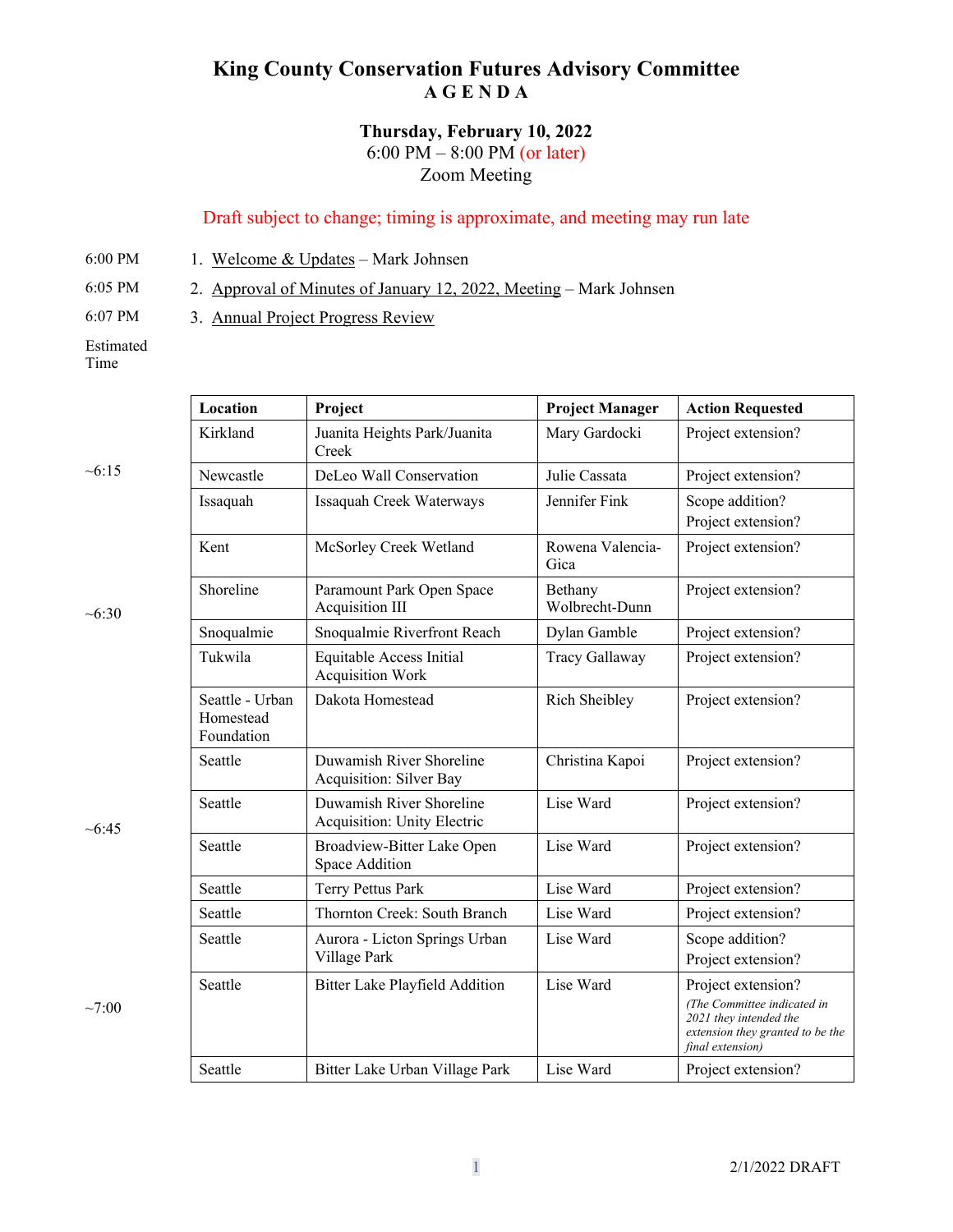|             | Seattle                   | Kubota Garden Greenspace<br>Addition                   | Lise Ward                                             | Scope addition?<br>Project extension? (only<br>the \$400k of 2018<br>reallocation award;<br>transferring out FY 2015<br>and \$300k from 2018<br>reallocation award)<br>(The Committee indicated in<br>2021 they intended the<br>extension they granted to be the<br>final extension) |
|-------------|---------------------------|--------------------------------------------------------|-------------------------------------------------------|--------------------------------------------------------------------------------------------------------------------------------------------------------------------------------------------------------------------------------------------------------------------------------------|
|             | Seattle                   | North Rainier Town Center Park                         | Lise Ward                                             | Project extension?                                                                                                                                                                                                                                                                   |
|             | Seattle                   | South Park Plaza                                       | Lise Ward                                             | Project extension?                                                                                                                                                                                                                                                                   |
| $\sim 7:15$ | Seattle                   | Thornton Creek NA: Little Brook                        | Lise Ward                                             | Project extension?                                                                                                                                                                                                                                                                   |
|             | Seattle                   | Thornton Creek: North Branch                           | Lise Ward                                             | Project extension?                                                                                                                                                                                                                                                                   |
|             | KC - WRIA 7               | Three Forks Natural Area<br>Addition                   | Kelly Heintz                                          | Scope addition?                                                                                                                                                                                                                                                                      |
|             | KC - WRIA 8               | Crow Marsh                                             | Kelly Heintz/<br>Judy Blanco                          | Scope addition?                                                                                                                                                                                                                                                                      |
|             | KC - WRIA 8               | Cedar River Projects                                   | Judy Blanco                                           | Scope addition?<br>Project extension?                                                                                                                                                                                                                                                |
|             | KC - WRIA 8               | <b>Bear Creek Projects</b>                             | Denise DiSanto                                        | Scope clarification?                                                                                                                                                                                                                                                                 |
| $\sim 7:30$ | KC - Farmland             | <b>Boscolo Farm</b>                                    | Ted Sullivan                                          | Project extension?                                                                                                                                                                                                                                                                   |
|             | KC - Farmland             | Farmland Acquisitions in Lower<br>Green APD            | Ted Sullivan                                          | Project extension? (2019)<br>reallocation award only;<br>transferring out FY 2018<br>& 2019 awards)<br>(The Committee indicated in<br>2021 they intended the<br>extension they granted to be the<br>final extension)                                                                 |
| ~7:45       | KC - Farmland             | Protecting Farmland -<br>Enumclaw/Green                | Ted Sullivan,<br>Michael Murphy                       | Scope addition?<br>Project extension?                                                                                                                                                                                                                                                |
|             | KC - Farmland             | Protecting Farmland -<br>Snoqualmie and Vicinity Farms | Ted Sullivan,<br>Michael Murphy                       | Scope addition?<br>Project extension?                                                                                                                                                                                                                                                |
|             | KC - Farmland             | Protecting Farmland -<br>Vashon/Maury Farms            | Ted Sullivan,<br>Michael Murphy                       | Project extension?                                                                                                                                                                                                                                                                   |
|             | KC - WRIA 8               | Cemetery Pond Open Space<br>Additions                  | Michael Murphy                                        | Project extension?                                                                                                                                                                                                                                                                   |
|             | Federal Way +<br>Forterra | East Hylebos Watershed<br>Conservation                 | Tim Sandoval,<br>Forterra<br>EJ Walsh, Federal<br>Way | Transfer 2018 award<br>sponsorship from Federal<br>Way to Forterra?<br>Project extension?                                                                                                                                                                                            |

 $\sim$ 8:00 PM Meeting Adjourns

The Committee follows the criteria below to determine whether a project should be closed and/or contains funds that are no longer necessary for the project's completion:

- project has been completed under budget;
- no purchase and sale agreement has been obtained;